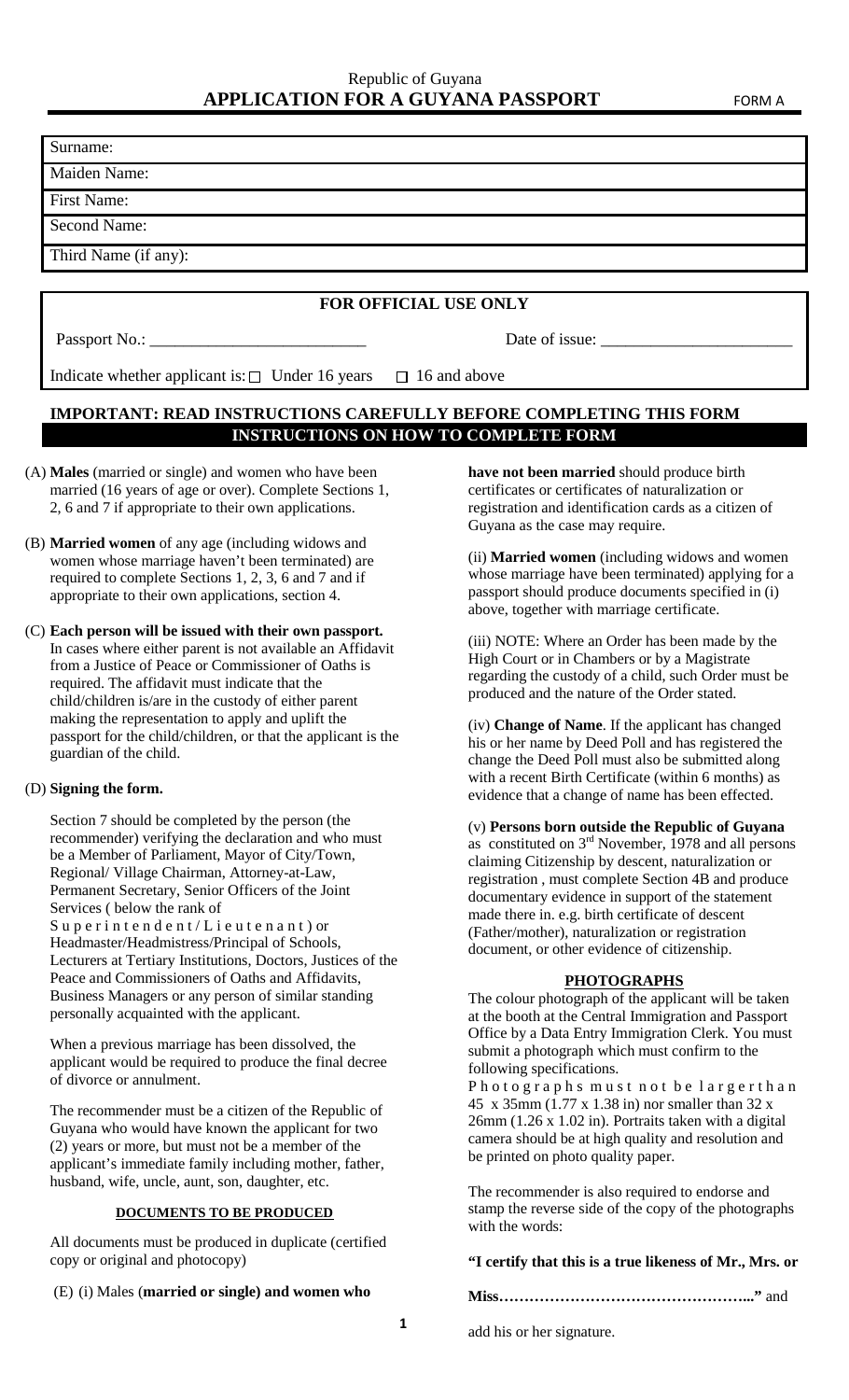## **FORM A**

|                |                                                                                                                                                              | т отли п                                                                                                                         |                                                 |                                                                                    |                                    |  |  |  |
|----------------|--------------------------------------------------------------------------------------------------------------------------------------------------------------|----------------------------------------------------------------------------------------------------------------------------------|-------------------------------------------------|------------------------------------------------------------------------------------|------------------------------------|--|--|--|
|                | To avoid delay, answers to all relevant sections should<br>be completed in ink.                                                                              |                                                                                                                                  |                                                 |                                                                                    |                                    |  |  |  |
|                | For official use only<br>Please fill out the form in BLOCK CAPITALS                                                                                          |                                                                                                                                  |                                                 |                                                                                    |                                    |  |  |  |
|                | Note: Do not sign form until you have read all the notes                                                                                                     |                                                                                                                                  |                                                 |                                                                                    |                                    |  |  |  |
|                | on page 1                                                                                                                                                    |                                                                                                                                  | Applicant's Signature (Do not exceed rectangle) |                                                                                    | Photo                              |  |  |  |
|                | Passport Number                                                                                                                                              |                                                                                                                                  |                                                 |                                                                                    |                                    |  |  |  |
|                | For official use only                                                                                                                                        |                                                                                                                                  |                                                 |                                                                                    |                                    |  |  |  |
| $\mathbf{1}$   | <b>GENERAL INFORMATION</b>                                                                                                                                   |                                                                                                                                  |                                                 |                                                                                    |                                    |  |  |  |
|                | Surname (state whether Mr., Mrs., Miss(Sn., Fr., Rev or Dr.):                                                                                                |                                                                                                                                  |                                                 | Single<br>Marital status:<br>□ Married<br>$\Box$<br>$\Box$ Divorced $\Box$ Widowed |                                    |  |  |  |
|                | First names                                                                                                                                                  |                                                                                                                                  |                                                 |                                                                                    |                                    |  |  |  |
|                |                                                                                                                                                              |                                                                                                                                  |                                                 | <b>Personal Description</b>                                                        |                                    |  |  |  |
|                | Maiden Surname: (if applicant is woman who is or has been married)                                                                                           |                                                                                                                                  |                                                 | Gender: $\Box$ Male<br>$\Box$ Female                                               |                                    |  |  |  |
|                |                                                                                                                                                              |                                                                                                                                  |                                                 | Height:<br>cm                                                                      |                                    |  |  |  |
|                | Has name been changed otherwise than by marriage? $\square$ No<br>$\Box$ Yes<br>If so, state original name:                                                  |                                                                                                                                  |                                                 | Colour of eyes:                                                                    |                                    |  |  |  |
|                | Name Change Document                                                                                                                                         |                                                                                                                                  |                                                 |                                                                                    |                                    |  |  |  |
|                | Age at last birthday:                                                                                                                                        | Date of birth (day/mm/yr)                                                                                                        |                                                 | Hair Colour:                                                                       |                                    |  |  |  |
|                | Country of Birth:                                                                                                                                            | Place of Birth:                                                                                                                  |                                                 |                                                                                    | Special, peculiar (visible) marks: |  |  |  |
|                | Profession or occupation:                                                                                                                                    |                                                                                                                                  |                                                 |                                                                                    |                                    |  |  |  |
|                | Present address:                                                                                                                                             |                                                                                                                                  |                                                 |                                                                                    |                                    |  |  |  |
|                | Usual place of residence:                                                                                                                                    |                                                                                                                                  |                                                 |                                                                                    |                                    |  |  |  |
|                |                                                                                                                                                              |                                                                                                                                  |                                                 |                                                                                    |                                    |  |  |  |
|                | Local telephone no.:                                                                                                                                         | fax no.:                                                                                                                         |                                                 | e-mail:                                                                            |                                    |  |  |  |
| $\overline{2}$ | Citizenship                                                                                                                                                  |                                                                                                                                  |                                                 |                                                                                    |                                    |  |  |  |
|                | State whether Citizenship of the Republic of Guyana by : $\square$ Birth $\square$ Naturalization $\square$ Decent $\square$ Adoption $\square$ Registration |                                                                                                                                  |                                                 |                                                                                    |                                    |  |  |  |
|                |                                                                                                                                                              | If Citizen of the Republic of Guyana by any of the above, give particulars of supporting document.                               |                                                 |                                                                                    |                                    |  |  |  |
|                | <b>Document Number:</b>                                                                                                                                      | Place of Issue:                                                                                                                  |                                                 | Date of Issue:                                                                     |                                    |  |  |  |
| $\mathbf{3}$   |                                                                                                                                                              |                                                                                                                                  |                                                 |                                                                                    |                                    |  |  |  |
|                |                                                                                                                                                              | Married women applying for a passport must complete this section.<br>Husband's or former husband's surname and full First names: |                                                 |                                                                                    |                                    |  |  |  |
|                |                                                                                                                                                              |                                                                                                                                  |                                                 |                                                                                    |                                    |  |  |  |
|                | Place of marriage:                                                                                                                                           |                                                                                                                                  |                                                 | Date of marriage (day/mm/yr)                                                       |                                    |  |  |  |
| 4              |                                                                                                                                                              | PERSONS BORN IN (A) ANY BRITISH COMMONWEALTH COUNTRY OR IN SOUTHERN IRELAND, IN A BRITISH PROTECTORATE,                          |                                                 |                                                                                    |                                    |  |  |  |
|                | PROTECTED STATE OR MANDATE OR TRUST OR (B) IN ANY FOREIGN COUNTY MUST COMPLETE A OR B BELOW:                                                                 |                                                                                                                                  |                                                 |                                                                                    |                                    |  |  |  |
|                | A                                                                                                                                                            | If applicant's birth was registered as a citizen of the Republic of Guyana abroad, state:                                        |                                                 |                                                                                    |                                    |  |  |  |
|                | Name of consulate                                                                                                                                            | Date of registration<br>Place and date of father's birth                                                                         |                                                 |                                                                                    |                                    |  |  |  |
|                |                                                                                                                                                              |                                                                                                                                  |                                                 |                                                                                    |                                    |  |  |  |
|                | B<br>If born in Guyana                                                                                                                                       | Paticulars of applicant father:<br>If Citizen of Guyana by Naturalization or REGISTRATION                                        |                                                 |                                                                                    |                                    |  |  |  |
|                |                                                                                                                                                              |                                                                                                                                  |                                                 |                                                                                    |                                    |  |  |  |
|                | Place of birth                                                                                                                                               | Date of birth                                                                                                                    |                                                 | No. of Certificate                                                                 | Date and place of Issue            |  |  |  |
|                |                                                                                                                                                              |                                                                                                                                  |                                                 |                                                                                    |                                    |  |  |  |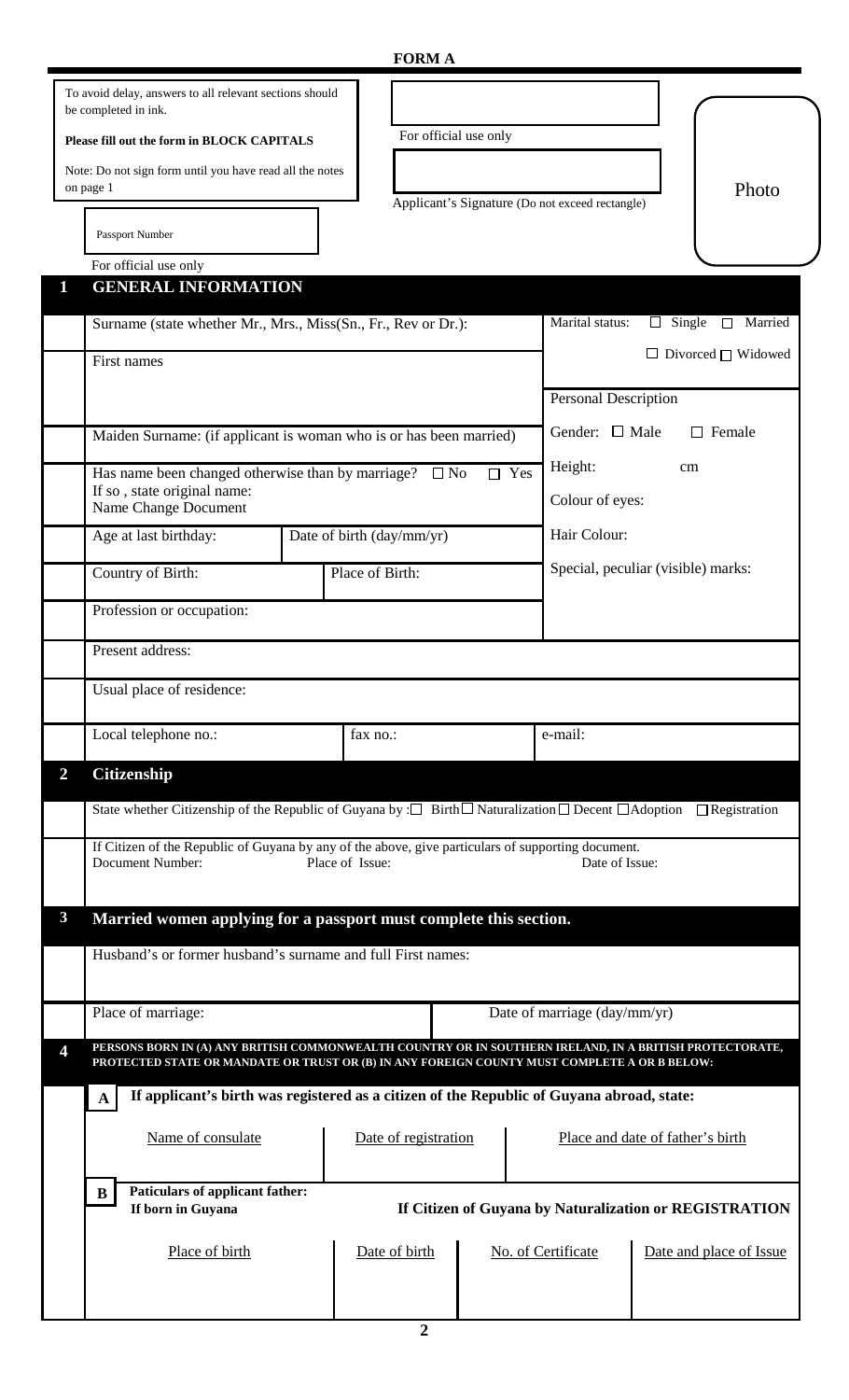# **FORM A**

|   | To Chief Passport Officer                                                                                                                                                                                                                                                                                                                                |  |  |  |  |  |
|---|----------------------------------------------------------------------------------------------------------------------------------------------------------------------------------------------------------------------------------------------------------------------------------------------------------------------------------------------------------|--|--|--|--|--|
|   |                                                                                                                                                                                                                                                                                                                                                          |  |  |  |  |  |
|   | Name in full                                                                                                                                                                                                                                                                                                                                             |  |  |  |  |  |
|   | I hereby authorize you to issue him/her with a passport of the Republic of Guyana.                                                                                                                                                                                                                                                                       |  |  |  |  |  |
|   |                                                                                                                                                                                                                                                                                                                                                          |  |  |  |  |  |
|   | Relationship of applicant to child. Parent<br>$\Box$ Guardian                                                                                                                                                                                                                                                                                            |  |  |  |  |  |
|   |                                                                                                                                                                                                                                                                                                                                                          |  |  |  |  |  |
|   |                                                                                                                                                                                                                                                                                                                                                          |  |  |  |  |  |
|   |                                                                                                                                                                                                                                                                                                                                                          |  |  |  |  |  |
| 5 | <b>USE OF PASSPORT</b>                                                                                                                                                                                                                                                                                                                                   |  |  |  |  |  |
|   |                                                                                                                                                                                                                                                                                                                                                          |  |  |  |  |  |
|   |                                                                                                                                                                                                                                                                                                                                                          |  |  |  |  |  |
|   |                                                                                                                                                                                                                                                                                                                                                          |  |  |  |  |  |
|   |                                                                                                                                                                                                                                                                                                                                                          |  |  |  |  |  |
| 6 | <b>DECLARATION</b>                                                                                                                                                                                                                                                                                                                                       |  |  |  |  |  |
|   |                                                                                                                                                                                                                                                                                                                                                          |  |  |  |  |  |
|   | Please indicate by a tick in the box provided                                                                                                                                                                                                                                                                                                            |  |  |  |  |  |
|   | $\Box$ A – I the undersigned, hereby apply for the issue of a passport.                                                                                                                                                                                                                                                                                  |  |  |  |  |  |
|   | $\Box$ B – I declare that the information given in this application is correct to the best of my knowledge and belief                                                                                                                                                                                                                                    |  |  |  |  |  |
|   | $\Box$ C – That I have not lost the status of Citizen of the Republic of Guyana.                                                                                                                                                                                                                                                                         |  |  |  |  |  |
|   | $\Box$ D – That I have not previously held or applied for a passport of any description.                                                                                                                                                                                                                                                                 |  |  |  |  |  |
|   | $\Box E$ – That all previous passports granted to me have been surrendered, other than                                                                                                                                                                                                                                                                   |  |  |  |  |  |
|   | for a passport since the attached passport or travel document was issued to me.                                                                                                                                                                                                                                                                          |  |  |  |  |  |
|   |                                                                                                                                                                                                                                                                                                                                                          |  |  |  |  |  |
|   |                                                                                                                                                                                                                                                                                                                                                          |  |  |  |  |  |
| 7 | <b>REFERENCE:</b> Applies to persons applying for a passport                                                                                                                                                                                                                                                                                             |  |  |  |  |  |
|   | Personally to me foryears and that to the best of my knowledge and belief, the facts stated on this form are true and correct.                                                                                                                                                                                                                           |  |  |  |  |  |
|   |                                                                                                                                                                                                                                                                                                                                                          |  |  |  |  |  |
|   |                                                                                                                                                                                                                                                                                                                                                          |  |  |  |  |  |
|   |                                                                                                                                                                                                                                                                                                                                                          |  |  |  |  |  |
|   |                                                                                                                                                                                                                                                                                                                                                          |  |  |  |  |  |
|   |                                                                                                                                                                                                                                                                                                                                                          |  |  |  |  |  |
|   | Office Stamp (if any)                                                                                                                                                                                                                                                                                                                                    |  |  |  |  |  |
|   | IMPORTANT: Applicant and recommender are warned that should any statement contained in their respective declarations                                                                                                                                                                                                                                     |  |  |  |  |  |
|   | prove to be untrue, the consequences to them may be serious. The attention of persons who are asked to sign this declaration is<br>specially called to the fact that it should be signed from personal knowledge of the applicant and not from information obtained<br>from persons, and that they should know the applicant for at least two (2) years. |  |  |  |  |  |

 $\overline{\phantom{a}}$